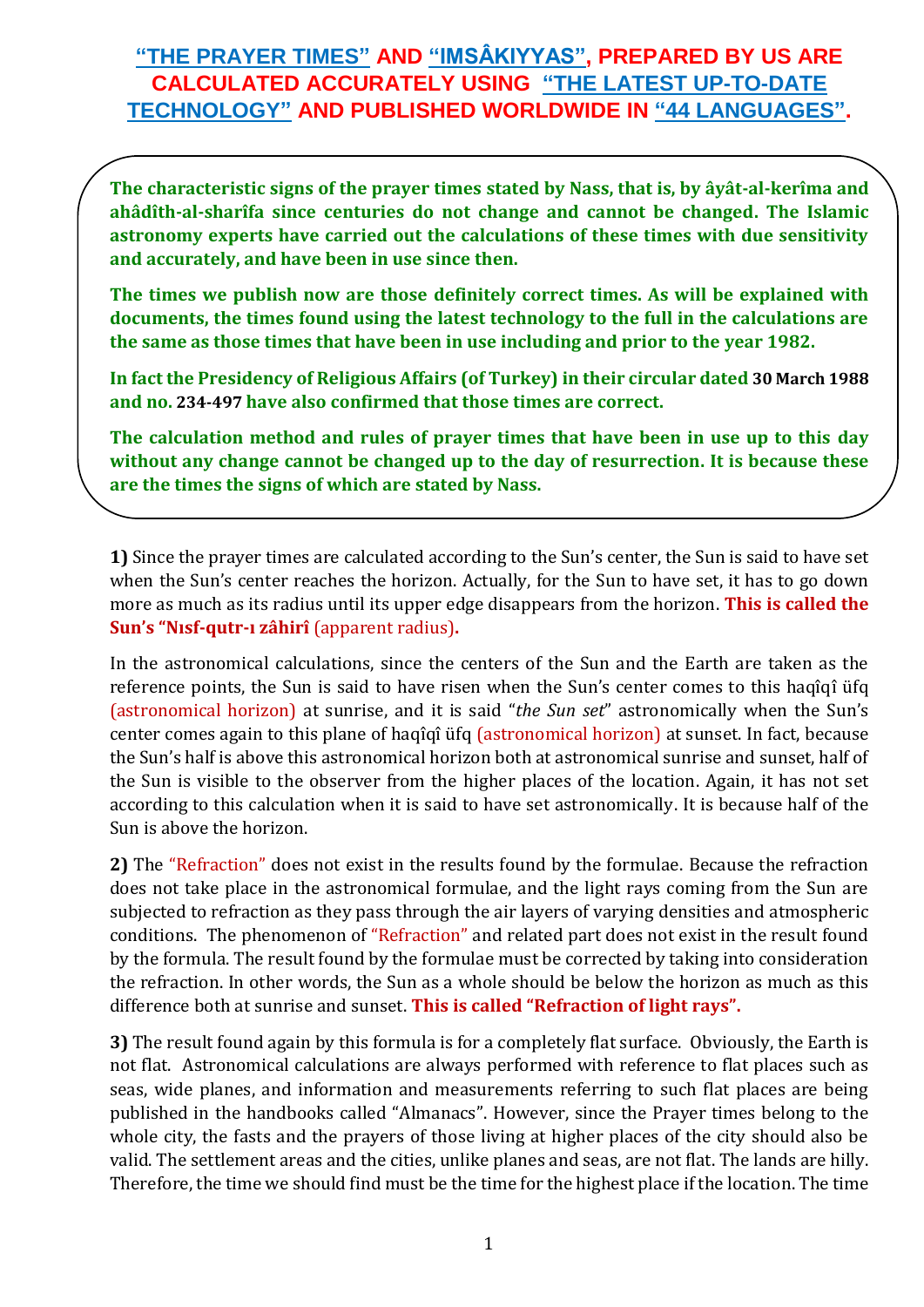thus found will be the time encompassing the location as a whole. **And this is called "Inhitât-ı üfq** (dip of horizon)**".**

**4)** Finally, the formula used for calculating the prayer times yields results according to the centers of the Earth and the Sun. Therefore, the result found is with reference to the centers of the Earth and the Sun. However, this is not what we are looking for. The human kind live not at the Earth's center, they live on its surface. The calculations using the astronomical formulae with reference to the haqîqî üfq (astronomical horizon) are performed with reference to the center of the Earth. Therefore, it is necessary to include also the parallax **(Ikhtilâf-ı manzar)**, that is, the results should be brought to the location on the surface of the Earth. The calculations for transformation of results to the Earth's surface are accomplished by using this component. Since the parallax, contrary to the effects of the three components of the Temkin mentioned above, delays the sunrise and brings forward the sunset, its effect is opposite to those of the other three components. This is why the Temkin period is found by subtracting the effect of Parallax from the sum of the first three. **And this is called "Ikhtilâf-I manzar"** (parallax)**.**

## **The Period of Temkin is subtracted from all prayer times (awqa̅t) including İmsâk, and, added to all prayer times after noon, including Zuhr (early afternoon prayer) time. Thus the correct shar'î times are found and recorded in the calendars.**

 This is because there is a difference equal to the temkin period between the times calculated according to the astronomical formulae [theoretical, astronomical horizon], and the sher'î times [based on apparent/visible horizon]. The temkin period specific to the highest locality of a city [for the citizens using the same calendar] cannot be altered. If the temkin period is reduced, then the zuhr salât and the following salâts will be being performed before their due times. And the sawm (fasting) will be being started later than the due time. Such salâts and sawms will not be sahîh (valid). They are to be made qadâ of [made up for, performed again, at their proper times] since they will be fâsid (invalid).

 $\triangleright$  The Temkin periods calculated for the latitudes from zero degree up to sixty degrees and for heights with 25 meters increments up to five hundred meters have been calculated and published in tabular form by islamic astronomes in their works. This temkin table can be seen by clicking on the **[Temkin](http://www.turktakvim.com/index.php?link=html/temkin_cedveli.html) Table** link.. **The Temkin periods must be used in calculating the Imsâk and Prayer Times as a requirement of the science of astronomy. The imsâk and prayer times calculated without using the temkin periods will be erroneous.**

**The inclusion of these four components in the prayer times results found is certainly necessary, because they do not exist in the formula for calculating the prayer times. The piece of time obtained by summing up the first three components and subtracting the Ihtilâf-ı manzar (parallax) is called the Temkin Period. The temkin periods in the sher'î times of all prayers is equal to the temkin periods at the sunrise and sunset times.**

 If the temkin period is reduced or removed, the zuhr (early afternoon) prayer and those after it will be being performed before their due times. And the sawm (fasting) will be being started after the sahûr (latest time when eating is free, before the beginning of fasting) has passed. Such salâts (prayers) and sawms (fastings) will not be sahîh (valid). **The temkin period for Istanbul is accepted as 10 minutes. It is subtracted from the times before noon, and added to the salât times after noon. Hence, the true and correct sher'î times are found and written in the calendars.** It is noted also in **(Dürr-i yektâ)** that the fasting of a person delaying the imsâk time for 3-4 minutes, thinking that the temkin is a safety margin, and, the fasting and the maghrib salât of the one who brings forward the iftâr and the maghrib time, will be all fâsid (invalid).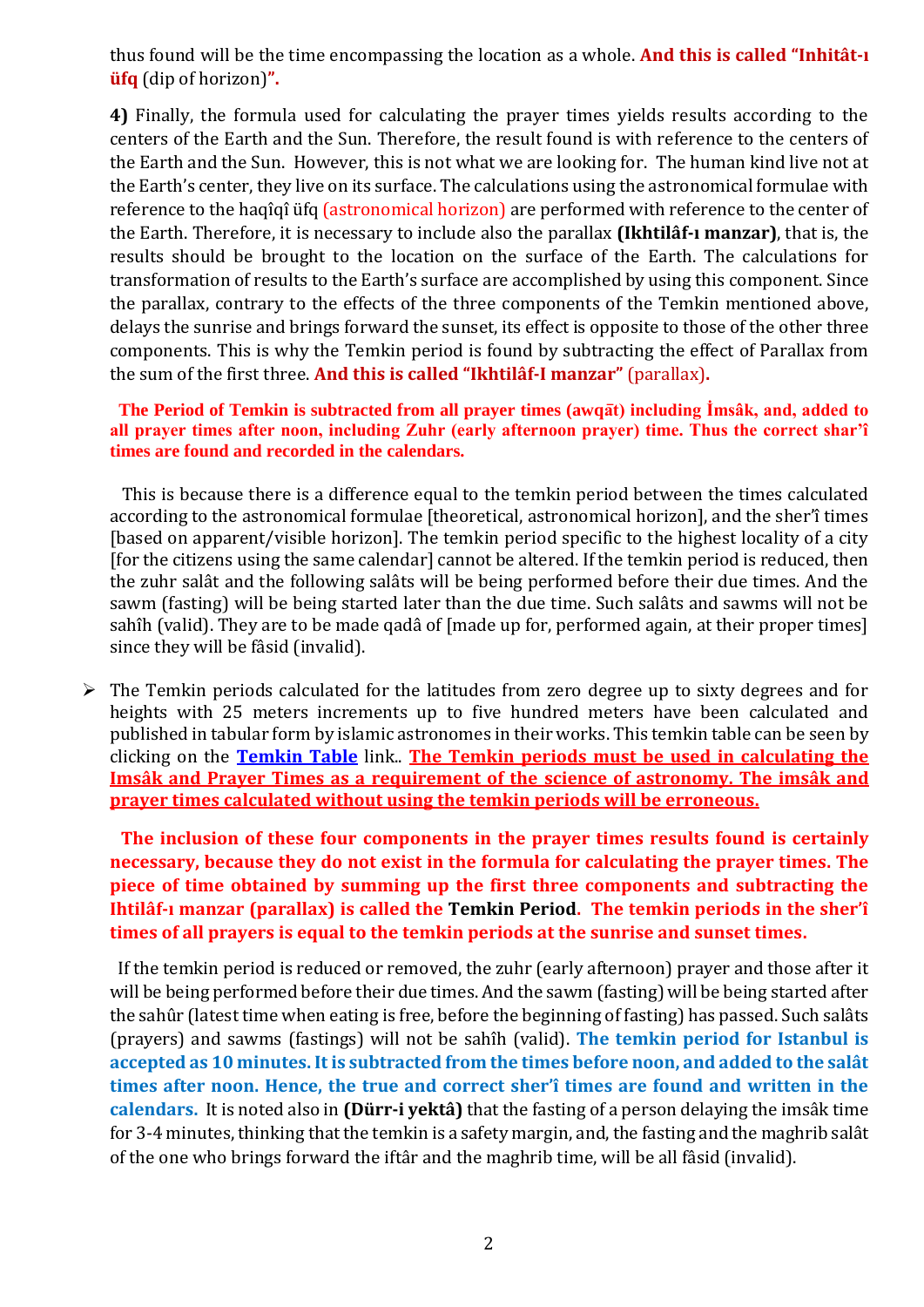The **temkin period** emerges in the calculations, and it is a period of vital use, a scientific and astronomic requirement. It is certainly not a reserve period. The **temkin period** is used for bringing the time found by astronomical calculation to the time when the characteristic signs specific to a prayer as noted in the books of Islamic scholars appear in the sky. **There is a single temkin for a city.** Bu da, herhangi bir namazın hakiki vaktinden, yani astronomik formülle bulunan vaktinden, şer'î vaktini bulmak için kullanılırAnd, it is used for finding the sher'î time of a prayer from the time found by astronomical calculations. **There are not sparate temkins for every salât.**

Reducing or removing the temkin period means giving not the prayer time but the time found by the astronomical formula, at which the prayer are not to be performed, the prayer performed and the fasts kept according to such times will be fâsid (invalid), that is, they will be spoilt. It is because the times found according to the astronomical formulae with respect to the haqîqî üfk (astronomical horizon), are not the sher'î times with respect to the sher'î horizon, which are the correct times. Making statements such as *"unnecessary, exaggerated"* for this necessitous period is an indication of not knowing what the temkin period is. **In other words, it is a kind of assuming that the times found by simplified astronomical formulae are the prayer times, which is a very gross mistake, it is a kind of deluding the Muslims and misleading them into erroneous paths.**

 In the calculation of all prayer times and the Ramdân-ı sherîf imsâkiyyas both in our [www.namazvakti.com](http://www.namazvakti.com/) and [www.turktakvim.com](http://www.turktakvim.com/) addresses, including those calculated and sent upon request, the accurate and up-to-date values of **meyl-i shems (Declination of the Sun)** and **ta'dîl-i zemân (Equation of Time)** are used, which are given in **"MICA" (Multiyear Interactive Computer Almanac)** prepared by **"United States Naval Observatory"**, which is published in the USA and used also by **NASA**. While the Sun's declination is given accurate to arcminutes in all the other almanacs published and on sale worldwide, declinations are given accurate to arcsecond in **MICA**. In parallel to this, the **equation of time** values are given accurate to 0.1 seconds. Thus, very accurate calculations are performed by us using **Up-to-date Astronomical Data and Computers**.

 The temkin periods can be seen, as given in the **Temkin Cedvelinde** prepared by Islamic astronomy specialists, for all cities from **(0) zero to 60 degrees** latitude with increments of one degree, from (0) altitude up to **500 meters** with increments of **25 meters**, in units of time **minutes** and **seconds**. Intermediate values can be determined by interpolation more easily on a computer or hand calculator. **The accuracy of the temkin periods to the time seconds of the results calculated by the Islamic Astronomy 'Ulamâ was verified by subtracting the corresponding values with the most up-to-date data and technology products, using software computing to 21 decimal points, and finding the result of subtraction equal to (0) zero. We were then in admiration, exultant, as the Türkiye Calendar Committee of real men of religion and experts in 'ilm-al-hey'et (astronomy), seeing that all results they obtained under the conditions of those days were accurate to order of seconds. By this occasion, we saw with certainty how sensitive, accurate and perfect work our ancestors accomplished. In fact our admiration, love and faith with confidence in them are complete.**

**In order to correctly perform the calculations of prayer times, it is not sufficient to be expert only in astronomy, physics, algebra, geometry, geography and spherical astronomy, one should also be well versed in a completely different branch of specialization "Islamic astronomy".** Those who are not competent in all these branches of science cannot correctly perform the prayer times calculations.

 **The one who claims that his prayer times are correct should prove his proclamation. Should be openly declared by him. Our dîn is not based on baseless words but on 'ilm.** A